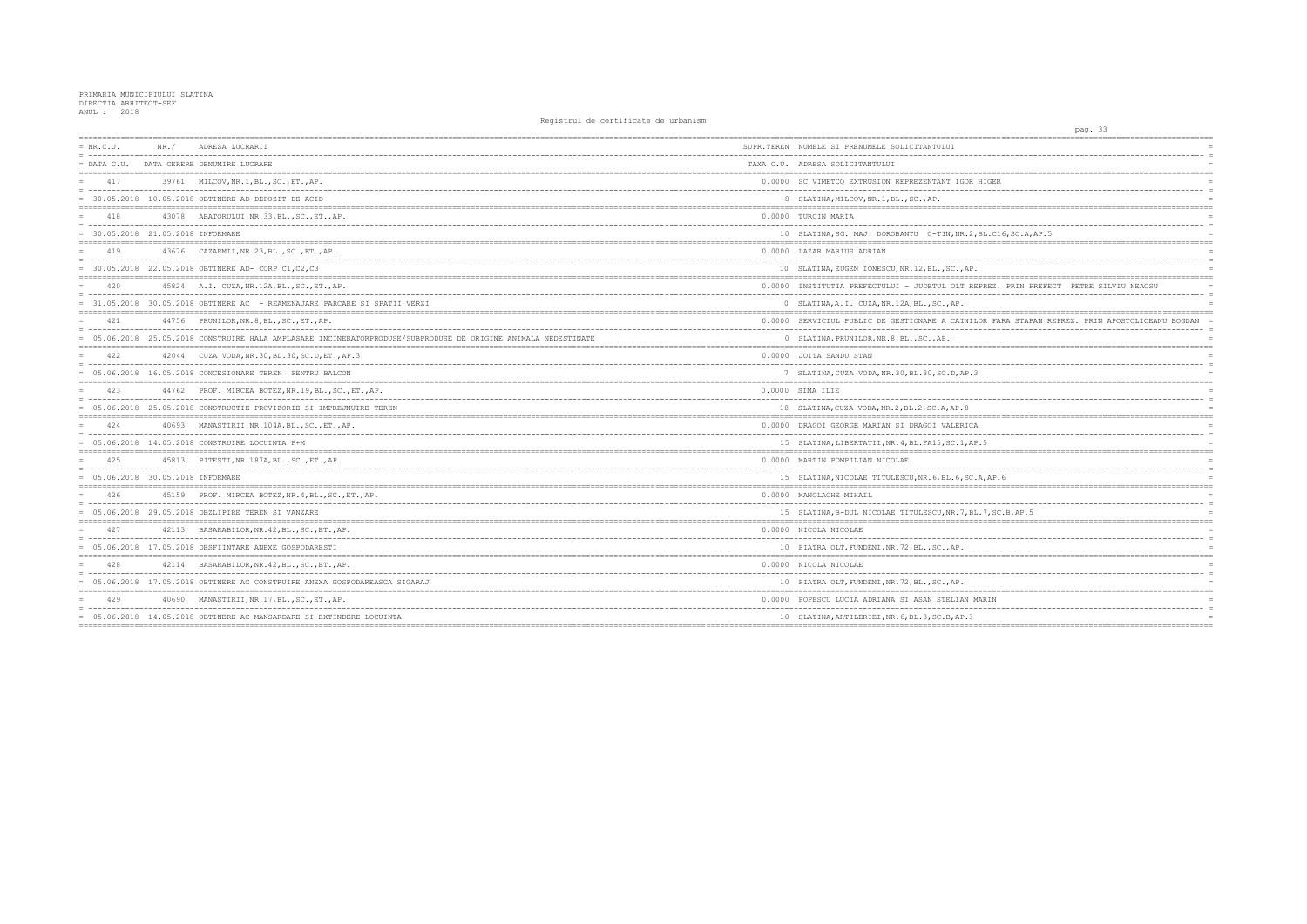| $= NR.C.U.$<br>= ------------------------------------ | NR./ | ADRESA LUCRARII                                                                                                 | SUPR.TEREN NUMELE SI PRENUMELE SOLICITANTULUI        |
|-------------------------------------------------------|------|-----------------------------------------------------------------------------------------------------------------|------------------------------------------------------|
|                                                       |      | = DATA C.U. DATA CERERE DENUMIRE LUCRARE                                                                        | TAXA C.U. ADRESA SOLICITANTULUI                      |
| 430                                                   |      | 44369 MIRCEA BOTEZ, NR. 7, BL., SC., ET., AP.                                                                   | 0.0000 DISTRIBUTIE ENERGIE OLTENIA SA PRIN AMPEF     |
|                                                       |      | = 05.06.2018 24.05.2018 OBTINERE AC- INTARIRE RETEA IN VEDEREA RACORDARIIUTILIZATORULUI ENE NICUSOR             | 7 CRAIOVA, CALEA SEVERINULUI, NR. 97, BL., SC., A    |
| 4.31                                                  |      | 39755 T 49 . P51/1                                                                                              | 0.0000 BROBOANA CONSTANTIN                           |
|                                                       |      | = 05.06.2018 10.05.2018 AMENAJARE ACCES CU MATERIAL STERIL DIN SC ALRO SA                                       | 83 SLATINA, CRISAN, NR. 10, BL. GA13, SC., AP. 25    |
| 432                                                   |      | 39757 T49. P51                                                                                                  | 0.0000 SC ALRO SA REPREZ. DOBRA GHEORGHE             |
|                                                       |      | = 05.06.2018 10.05.2018 AMENAJARE ACCES CU MATERIAL STERIL DIN SC ALRO SA                                       | 31 SLATINA, PITESTI, NR. 116, BL., SC., AP.          |
| 433                                                   |      | 44768 CRINULUI, NR.5, BL., SC., ET., AP.                                                                        | 0.0000 CRISIA DUMITRU DANIEL                         |
|                                                       |      | = 06.06.2018 25.05.2018 OBTINERE AC IMPREJMUIRE.                                                                | 13 SLATINA, PREL. TUNARI, NR. 5, BL. FB26, SC. C, AE |
| 434                                                   |      | 45569 STREHARETI, NR. 113A, BL., SC., ET., AP.                                                                  | 0.0000 STANESCU DAN MARIAN                           |
|                                                       |      | = 06.06.2018 30.05.2018 BRANSAMENT APA-CANAL                                                                    | 7 SLATINA, PREL. TUNARI, NR., BL. FB28, SC. B, AP.   |
| 435                                                   |      | 45820 PANSELELOR, NR. 23B, BL., SC., ET., AP.                                                                   | 0.0000 DISTRIBUTIE ENERGIE OLTENIA SA PRIN SC EI     |
|                                                       |      | = 06.06.2018 30.05.2018 BRANSAMENT ELECTRIC                                                                     | 7 CRAIOVA, CALEA SEVERINULUI, NR. 97, BL., SC., P    |
| 436                                                   |      | 45816 CALOIANCA, NR.53, BL., SC., ET., AP.                                                                      | 0.0000 DISTRIBUTIE ENERGIE OLTENIA SA PRIN SC RE     |
|                                                       |      | = 06.06.2018 30.05.2018 BRANSAMENT ELECTRIC TRIFAZAT CU FDCS 1T CU USOL160 SI INSTALATIE ELECTRICA DE UTILIZARE | 7 CRAIOVA, CALEA SEVERINULUI, NR. 97, BL., SC., A    |
| 437                                                   |      | 45670 LILIACULUI, NR.2, BL., SC., ET., AP.                                                                      | 0.0000 SC ILKO RESIDENCE SRL REPREZ. PRIN POPA M     |
|                                                       |      | = 06.06.2018 30.05.2018 BRANSAMENT APA POTABILA SI RACORD LA CANALIZAREAURBANA                                  | 7 SLATINA, NICOLAE IORGA, NR. 7, BL. 4, SC. D, AP. 4 |
| 438                                                   |      | 45179 POENII, NR. 15J, BL., SC., ET., AP.                                                                       | 0.0000 CARUNTU ILIE                                  |
| $= 08.06.2018 29.05.2018 ALIPIRE$                     |      |                                                                                                                 | 16 SLATINA, PIATA GARII, NR. 3, BL. 7B, SC. B, AP. 1 |
| 439                                                   |      | 47819 TUNARI, NR. 1, BL., SC., ET., AP.                                                                         | 0.0000 PRIMARIA MUNICIPIULUI SLATINA REPREZ. PRI     |
|                                                       |      | = 08.06.2018 07.06.2018 OBTINERE AD- DEMOLARE CLADIRI UNITATEA MILITARA                                         | 0 SLATINA, MIHAIL KOGALNICEANU, NR. 1, BL., SC.,     |
| 440                                                   |      | 45691 CAROL I, NR. FN, BL., SC., ET., AP.                                                                       | 0.0000 OPREAN GHEORGHE                               |
| $= 11.06.2018 30.05.2018$ INFORMARE                   |      |                                                                                                                 | 13 SLATINA, ALEEA ROZELOR, NR. 10, BL. FB18, SC.C,   |
| 441                                                   |      | 44831 CORNISEI, NR. 4, BL., SC., ET., AP.                                                                       | 0.0000 SC PROPER CATALIN INVEST SRL REP. DIACONE     |
|                                                       |      | = 11.06.2018 25.05.2018 OBTINERE AC- AMENAJARE TERASA SEZONIERA                                                 | 7 FARTATESTI,, NR., BL., SC., AP.                    |
| 442                                                   |      | 44595 SALCAMULUI, NR. FN, BL., SC., ET., AP.                                                                    | 0.0000 VADUVA CATALIN                                |
|                                                       |      | = 11.06.2018 25.05.2018 OBTINERE AC LOCUINTA                                                                    | 8 SLATINA, SALCAMULUI, NR. 1, BL., SC., AP.          |
|                                                       |      |                                                                                                                 |                                                      |

| pag. 34                                                              |                       |
|----------------------------------------------------------------------|-----------------------|
| -----------------------<br>;==============================           |                       |
|                                                                      |                       |
|                                                                      |                       |
| AMPER SRL P.T. ENE NICUSOR                                           |                       |
|                                                                      |                       |
| , $SC.$ , $AP.$<br>.================                                 | $\equiv$              |
|                                                                      |                       |
|                                                                      | $\equiv$              |
| , 25<br>===========<br>--------------------------------              |                       |
|                                                                      |                       |
|                                                                      | $\equiv$              |
|                                                                      |                       |
|                                                                      |                       |
| C.C, AP.3                                                            |                       |
| -------------                                                        | $=$                   |
|                                                                      | $\overline{a}$        |
| B, AP.4                                                              |                       |
| $=$ $=$ $=$ $=$<br>SC ELECTRIC TOTAL SRL PENTRU SC MEDISAN TRANS SRL |                       |
| , SC . , AP .                                                        | $\overline{a}$<br>$=$ |
| SC RECTIF IMPEX SRL PENTRU SC IRVEN COM SRL                          | $\equiv$              |
| $- -$                                                                | $\equiv$              |
| , $SC.$ , $AP.$                                                      |                       |
| POPA MARIUS PETRISOR                                                 | $\equiv$              |
| ------<br>D, AP.4                                                    | $\equiv$              |
|                                                                      | $=$                   |
|                                                                      | $\equiv$              |
| <b>B, AP. 12</b>                                                     |                       |
| ----------------<br>---------------------------                      | $=$ $=$               |
| Z. PRIN CONSTANTIN CRISTIAN CISMARU<br>.                             |                       |
| $\ldots$ , SC $\ldots$ , AP.                                         |                       |
|                                                                      |                       |
|                                                                      | $\overline{a}$        |
| , SC.C, AP.20                                                        |                       |
| IACONESCU GABRIEL CATALIN                                            | $=$                   |
|                                                                      |                       |
| =========                                                            |                       |
|                                                                      |                       |
|                                                                      | $\overline{a}$        |
|                                                                      |                       |
|                                                                      | $=$                   |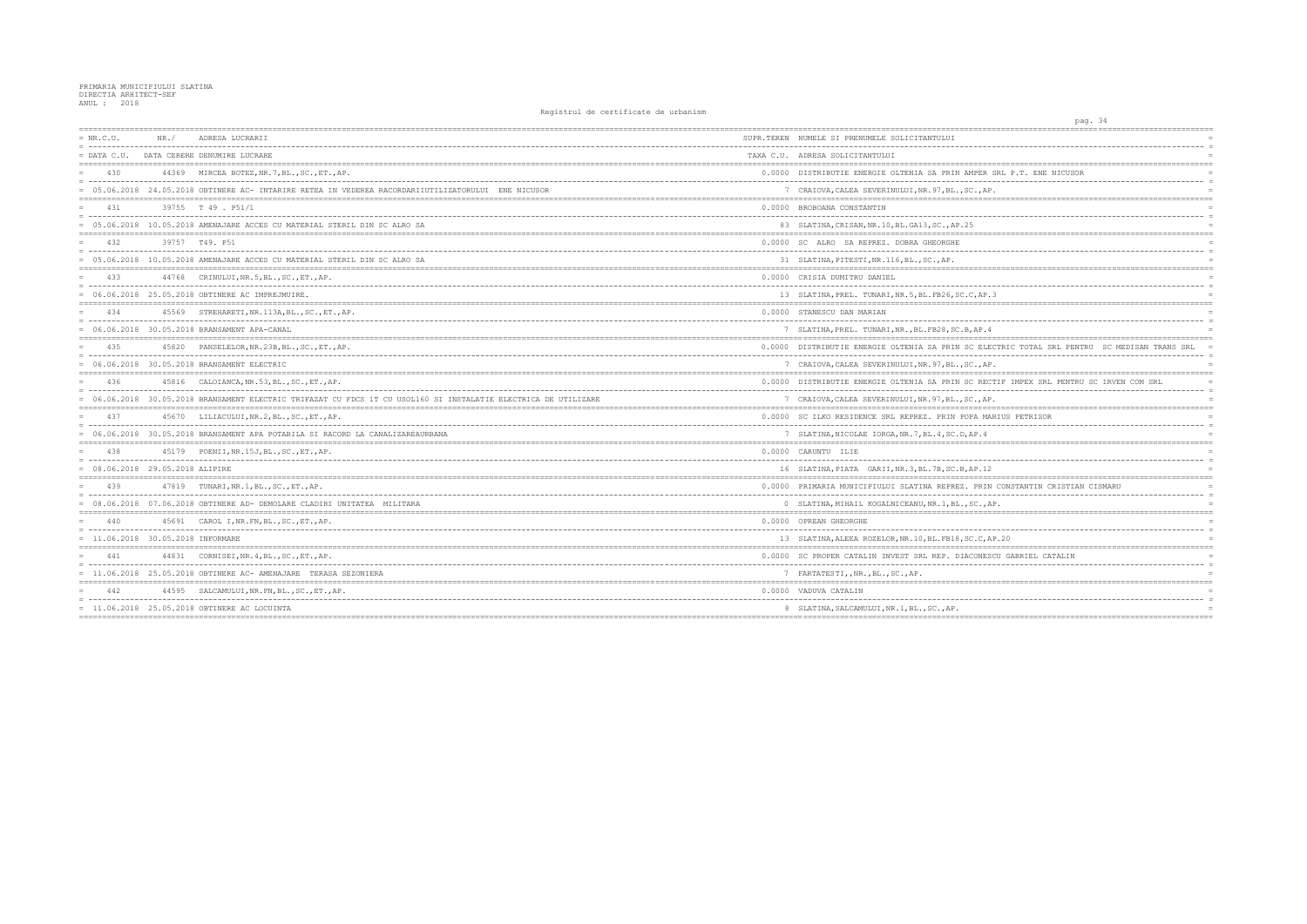| $= NR.C.U.$   | NR.   | ADRESA LUCRARII                                                                                                | SUPR.TEREN NUMELE SI PRENUMELE SOLICITANTULUI        |
|---------------|-------|----------------------------------------------------------------------------------------------------------------|------------------------------------------------------|
| $=$ DATA C.U. |       | DATA CERERE DENUMIRE LUCRARE                                                                                   | TAXA C.U. ADRESA SOLICITANTULUI                      |
| 443           |       | 45661 PANSELELOR, NR.34 D, BL., SC., ET., AP.                                                                  | 0.0000 ENGIE ROMANIA SA PRIN SC INSTPRO SRL PENTRI   |
|               |       | = 11.06.2018 30.05.2018 OBTINERE AUTORIZATIE DE CONTRUIRE PENTRUBRANSAMENT GAZE NATURALE PRESIUNE REDUSA       | 7 DRAGASANI, TRAIAN, NR. 30, BL., SC., AP.           |
| 444           |       | 45374 ALICE BOTEZ, NR.1, BL., SC., ET., AP.                                                                    | 0.0000 DISTRIBUTIE ENERGIE OLTENIA SA PRIN SC ELEG   |
|               |       | $= 11.06.2018$ 29.05.2018 BRANSAMENT ELECTRIC TRIFAZAT                                                         | 7 CRAIOVA, CALEA SEVERINULUI, NR. 97, BL., SC., AP   |
| 445           |       | 46273 ABATORULUI, NR.12, BL., SC., ET., AP.                                                                    | 0.0000 ROSCA MARIAN TEODOR                           |
|               |       | = 11.06.2018 04.06.2018 OBTINERE AUTORIZATIE DE CONSTRUIRE PENTRU SPATIUCOMERCIAL                              | 15 SCHITU, , NR., BL., SC., AP.                      |
| 446           |       | 45164 MAGURII, NR.1, BL., SC., ET., AP.                                                                        | 0.0000 BIT IOANA                                     |
|               |       | = 11.06.2018 29.05.2018 OBTINERE AC ANEXA                                                                      | 13 SLATINA, PRIMAVERII, NR. 7, BL. FA7, SC. 3, AP. 4 |
| 447           |       | 45659 MILCOVULUI, NR. 11, BL., SC., ET., AP.                                                                   | 0.0000 ENGIE ROMANIA SA PRIN SC INSTPRO SRL PENTRI   |
|               |       | = 11.06.2018 30.05.2018 OBTINERE AUTORIZATIE DE CONSTRUIRE PENTRUBRANSAMENT GAZE PRESIUNE REDUSA               | 7 DRAGASANI, TRAIAN, NR. 30, BL., SC., AP.           |
| 448           |       | 45062 THEODOR BURCA, NR. 10, BL., SC., ET., AP.                                                                | 0.0000 ENGIE ROMANIA SA PRIN SC INSTPRO SRL PENTRI   |
|               |       | = 11.06.2018 29.05.2018 OBTINERE AUTORIZATIE DE CONSTRUIRE PENTRUBRANSAMENT GAZE NATURALE PRESIUNE MEDIE       | 7 DRAGASANI, TRAIAN, NR. 30, BL., SC., AP.           |
| 449           |       | 45823 PANSELELOR, NR. 23, BL., SC., ET., AP.                                                                   | 0.0000 DISTRIBUTIE ENERGIE OLTENIA SA PRIN SC ELEO   |
|               |       | = 11.06.2018 30.05.2018 BRANSAMENT ELECTRIC                                                                    | 7 CRAIOVA, CALEA SEVERINULUI, NR. 97, BL., SC., AP   |
| 450           |       | 46123 CONSTRUCTORULUI, NR.3, BL., SC., ET., AP.                                                                | 0.0000 SC METROPOL UMAN CONSULTING SRL               |
|               |       | = 11.06.2018 31.05.2018 OBTINERE AC- SPATII EXPUNERE / VANZARE MATERIALEDE CONSTRUCTII SI BIROURI, IMPREJMUIRE | 30 SLATINA, DRAGANESTI, NR. 9, BL., SC., AP.         |
| 4.51          |       | 46125 CONSTRUCTORULUI, NR.3, BL., SC., ET., AP.                                                                | 0.0000 SC DAVO QUALITY SOLUTIONS SRL                 |
|               |       | = 11.06.2018 31.05.2018 OBTINERE AC- SPATII EXPUNERE / VANZARE MATERIALEDE CONSTRUCTII SI BIROURI, IMPREJMUIRE | 37 SLATINA, GAROFITEI, NR. 44AB, BL. B, SC. 2, AP.   |
| 452           | 48097 | OITUZ, NR.69, BL., SC., ET., AP.                                                                               | 0.0000 SERPOU ALIN SI SERPOU ANA MARIA               |
|               |       | = 11.06.2018 08.06.2018 OBTINERE AUTORIZATIE DE CONSTRUIRE PENTRU LOCUINTAP+1E SI IMPREJMUIRE                  | 13 SLATINA, ALEEA INDEPENDENTEI, NR. 10, BL. M2, SC  |
| 453           | 46985 | NICOLAE BALCESCU, NR.20A, BL., SC., ET., AP.                                                                   | 0.0000 DINDERE ION ADRIAN DINDERE FLOAREA STEFANIA   |
|               |       | = 12.06.2018 05.06.2018 OBTINERE AC- LOCUINTA P+1E SI IMPREJMUIRE                                              | 12 SLATINA, ELENA DOAMNA, NR., BL.14, SC.A, AP.8     |
| 454           |       | 43652 HORIA, NR. 15, BL., SC., ET., AP.                                                                        | 0.0000 NEACSU FLORICA                                |
|               |       | $=$ 12.06.2018 22.05.2018 OBTINERE AC LOCUINTA SI IMPREJMUIRE.                                                 | 8 SLATINA, ALEEA PLOPILOR, NR. 1, BL. D14, SC. A, AP |
| 455           | 47477 | ALEEA ROZELOR, NR.5, BL., SC., ET., AP.                                                                        | 0.0000 COLEGIUL NATIONAL VOCATIONAL ,, NICOLAE TI'   |
|               |       | = 12.06.2018 06.06.2018 OBTINERE AC- HIDROIZOLATIE SI TERMOSISTEM LAAMFITEATRUL C.N.V NICOLAE TITULESCU        | 0 SLATINA, ALEEA ROZELOR, NR.5, BL., SC., AP.        |
|               |       |                                                                                                                |                                                      |

| pag. 35                                    |                 |
|--------------------------------------------|-----------------|
|                                            |                 |
|                                            |                 |
| ------------                               | $\equiv$<br>$=$ |
|                                            |                 |
| ENTRU VADUVA ANDREEA ELENA                 |                 |
|                                            | $\equiv$        |
|                                            |                 |
|                                            |                 |
| ELECTRIC TOTAL SRL P.T IOAN DAN MICLI      | $\equiv$        |
| $.,$ AP.                                   |                 |
| :===========                               |                 |
|                                            |                 |
|                                            | $=$             |
|                                            | $=$             |
|                                            |                 |
|                                            | $\equiv$        |
| .4                                         | $=$             |
|                                            |                 |
| ENTRU MURARU LUMINITA CRISTINA             | $=$             |
|                                            | $\equiv$<br>$=$ |
|                                            |                 |
| ENTRU CIOBANU CRISTIAN                     | $=$             |
|                                            | $=$             |
|                                            | $=$             |
|                                            |                 |
| ELECTRIC TOTAL SRL P.T BANICA ILIE FLORIN  | $=$<br>$\equiv$ |
| $.,$ AP.                                   | $=$             |
|                                            |                 |
|                                            | $=$             |
|                                            | $\equiv$        |
|                                            | $=$             |
|                                            | $=$             |
|                                            | $\equiv$        |
|                                            | $=$             |
|                                            |                 |
|                                            | $=$             |
| $-- -$                                     | $\equiv$<br>$=$ |
| 2,SC.A,AP.14                               |                 |
| FANIA                                      | $=$             |
|                                            | $\equiv$        |
| .8                                         | $=$             |
| $=$ $=$<br>==========                      |                 |
|                                            | $=$<br>$\equiv$ |
| A,AP.15                                    | $=$             |
|                                            |                 |
| E TITULESCU " REPREZ. PRIN BOIANGIU CARMEN | $=$             |
| --------                                   | $\equiv$        |
|                                            | $=$             |
|                                            |                 |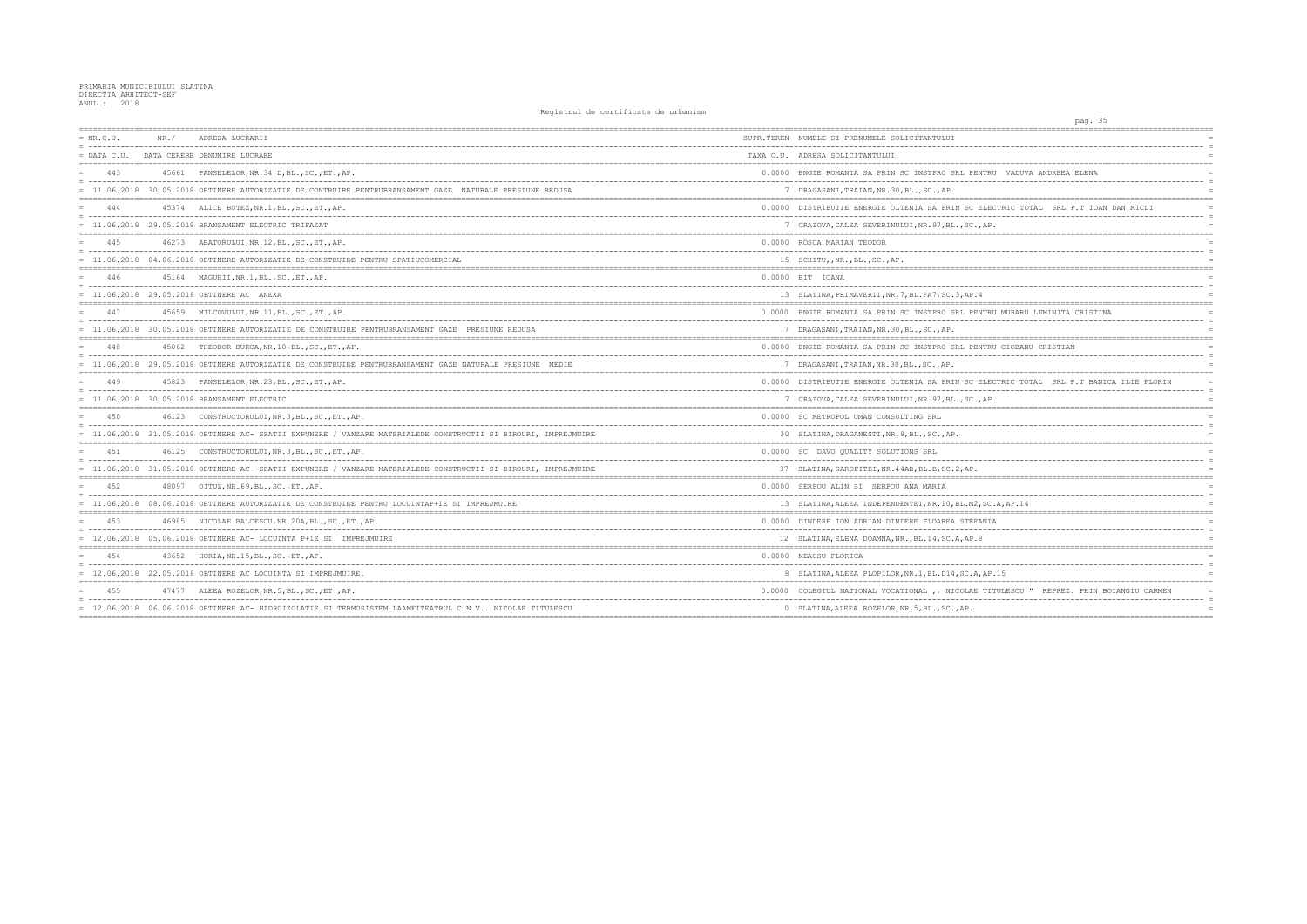| $= NR.C.U.$                   | NR. / | ADRESA LUCRARII                                                                                                   | SUPR.TEREN NUMELE SI PRENUMELE SOLICITANTULUI          |
|-------------------------------|-------|-------------------------------------------------------------------------------------------------------------------|--------------------------------------------------------|
| $=$ DATA C.U.                 |       | DATA CERERE DENUMIRE LUCRARE                                                                                      | TAXA C.U. ADRESA SOLICITANTULUI                        |
| 456                           |       | 46146 PROF MARIN S. ANDREIAN, NR. 31, BL., SC., ET., AP.                                                          | 0.0000 JOITA ANDRA FLORINA                             |
|                               |       | = 12.06.2018 31.05.2018 OBTINERE AC LOCUINTA SI IMPREJMUIRE                                                       | 10 SLATINA, ALEEA LALELELOR, NR. 2, BL. FB6, SC. D, AI |
| 457                           |       | 46902 PANSELELOR, NR. 36, BL., SC., ET., AP.                                                                      | 0.0000 VADUVA ION                                      |
|                               |       | = 12.06.2018 05.06.2018 OBTINERE AC LOCUINTA                                                                      | 34 SLATINA, PANSELELOR, NR. 36, BL., SC., AP.          |
| 458                           |       | 45926 CAZARMII, NR. 44, BL., SC., ET., AP.                                                                        | 0.0000 BULITEANU DIMA GABRIEL                          |
|                               |       | = 12.06.2018 31.05.2018 OBTINERE AC LOCUINTA, PISCINA SI IMPREJMUIRE                                              | 15 SLATINA, B-DUL N. TITULESCU, NR.22, BL.31, SC.I     |
| 459                           |       | 45814 PROF VICTOR BILTZ, NR. 3A, BL., SC., ET., AP.                                                               | 0.0000 DISTRIBUTIE ENERGIE OLTENIA SA PRIN RECTIF      |
|                               |       | = 12.06.2018 30.05.2018 OBTINERE AC BRANSAMENT ELECTRIC TRIFAZAT                                                  | 7 CRAIOVA, CALEA SEVERINULUI, NR. 97, BL., SC., AP.    |
| 460                           |       | 46037 MIHAI EMINESCU, NR. 27, BL., SC., ET., AP.                                                                  | 0.0000 ZESTRAN FLORENTINA                              |
| 12.06.2018 31.05.2018 ALIPIRE |       |                                                                                                                   | 8 SLATINA, B-DUL AI CUZA, NR. 11, BL. CAM3, SC. E, AI  |
| 461                           |       | 45742 PROF. MARIN S. ANDREIAN, NR. 16, BL., SC., ET., AP.                                                         | 0.0000 NICULA MARIUS SI NICULA IONELA CORINA           |
|                               |       | $= 12.06.2018$ 30.05.2018 OBTINERE AC LOCUINTA SI IMPREJMUIRE                                                     | 13 SLATINA, CORNISEI, NR. 16, BL. GA10, SC., AP. 43    |
| 462                           |       | 45815 PODGORIILOR, NR. 8, BL., SC., ET., AP.                                                                      | 0.0000 DISTRIBUTIE ENERGIE OLTENIA SA PRIN RECTIF      |
|                               |       | = 12.06.2018 30.05.2018 OBTINERE AC BRANSAMENT ELECTRIC MONOFAZAT                                                 | 7 CRAIOVA, CALEA SEVERINULUI, NR. 97, BL., SC., AP     |
| 463                           |       | 47067 MILCOV, NR. 1, BL., SC., ET., AP.                                                                           | 0.0000 SC ALRO SA REPREZENTANT DOBRA GHEORGHE          |
|                               |       | = 12.06.2018 05.06.2018 OBTINERE AC SCHIMBARE DE DESTINATIE DIN HALAFOLII (PARTIAL) IN DEPOZIT PRODUSE FINITE     | 29 SLATINA, PITESTI, NR. 116, BL., SC., AP.            |
| 464                           |       | 46940 STEJARULUI, NR.F.N., BL., SC., ET., AP.                                                                     | 0.0000 ENGIE ROMANIA SA PRIN SC INSTPRO SRL PENTRU     |
|                               |       | $= 12.06.2018$ 05.06.2018 OBTINERE AC - EXTINDERE RETEA GAZE NATURALE                                             | 15 DRAGASANI, TRAIAN, NR. 30, BL., SC., AP.            |
| 465                           |       | 45817 PRIMAVERII, NR. 23, BL. FA20, SC., ET. P, AP.                                                               | 0.0000 DISTRIBUTIE ENERGIE OLTENIA PRIN SC ELECTRI     |
|                               |       | = 12.06.2018 30.05.2018 OBTINERE AUTORIZATIE DE CONSTRUIRE PENTRUBRANSAMENT ELECTRIC TRIFAZAT                     | 7 CRAIOVA, CALEA SEVERINULUI, NR. 97, BL., SC., AP.    |
| 466                           |       | 44759 TUDOR VLADIMIRESCU, NR. 95-97, BL., SC., ET., AP.                                                           | 0.0000 MANZAT ION                                      |
|                               |       | $= 12.06.2018$ 25.05.2018 OBTINERE AC CONSTRUIRE LOCUINTA P+1                                                     | 15 SLATINA, CIREASOV, NR. 7, BL. 15, SC. C, AP. 7      |
| 467                           |       | 47948 PRIMAVERII, NR. 8, BL., SC., ET., AP.                                                                       | 0.0000 SC ARTIMA SA                                    |
|                               |       | = 13.06.2018 08.06.2018 OBTINERE AC-AMENAJARE SOATIU COMERCIAL IN CLADIREEXISTENTA, RECOMPARTIMENTARI INTERIOARE, | 13 CHIAJNA, AUT. BUC. PITESTI, NR., BL., SC., AP.      |
| 468                           |       | 46615 PITESTI, NR. 255, BL., SC., ET., AP.                                                                        | 0.0000 SC COM DIVERS LOGISTIC SRL REPREZ. PRIN LA2     |
|                               |       | $= 13.06.2018$ 04.06.2018 INTRODUCERE TEREN IN INTRAVILAN                                                         | 165 PITESTI, FRATII GOLESTI, NR.57B, BL., SC., AP.     |
|                               |       |                                                                                                                   |                                                        |

|                                      | pag. 36                          |
|--------------------------------------|----------------------------------|
| ==================                   | ================================ |
|                                      |                                  |
|                                      |                                  |
|                                      |                                  |
|                                      |                                  |
| .                                    | $=$                              |
|                                      |                                  |
| D, AP. 10                            |                                  |
|                                      |                                  |
|                                      | $\equiv$                         |
|                                      | $\equiv$                         |
|                                      |                                  |
|                                      |                                  |
|                                      |                                  |
|                                      |                                  |
| SC.B, AP.1                           |                                  |
|                                      |                                  |
| TIF IMPEX SRL PENTRU LUNGU DANUT     |                                  |
| $-$                                  |                                  |
| , $AP$ .                             |                                  |
|                                      |                                  |
|                                      |                                  |
| ----------                           | $=$                              |
| E, AP.20                             |                                  |
|                                      |                                  |
|                                      |                                  |
|                                      |                                  |
| 3                                    | $=$                              |
|                                      |                                  |
| TIF IMPEX SRL PENTRU ILINCA GEORGE   |                                  |
| -------                              | $\equiv$                         |
| , $AP$ .                             |                                  |
|                                      |                                  |
|                                      |                                  |
|                                      |                                  |
|                                      |                                  |
|                                      |                                  |
| NTRU CONSILIUL LOCAL AL MUN. SLATINA | $=$                              |
|                                      | $\equiv$                         |
|                                      |                                  |
|                                      |                                  |
| CTRIC TOTAL PENTRU SC SINAS SRL      |                                  |
| $-$                                  | $=$                              |
| , $AP$ .                             |                                  |
|                                      |                                  |
|                                      |                                  |
|                                      | $\equiv$                         |
|                                      |                                  |
|                                      |                                  |
|                                      |                                  |
|                                      |                                  |
|                                      |                                  |
| Ρ.                                   |                                  |
|                                      |                                  |
| LAZAR CONSTANTIN DANIEL              |                                  |
|                                      |                                  |
| Ρ.                                   |                                  |
| $=$ $=$                              |                                  |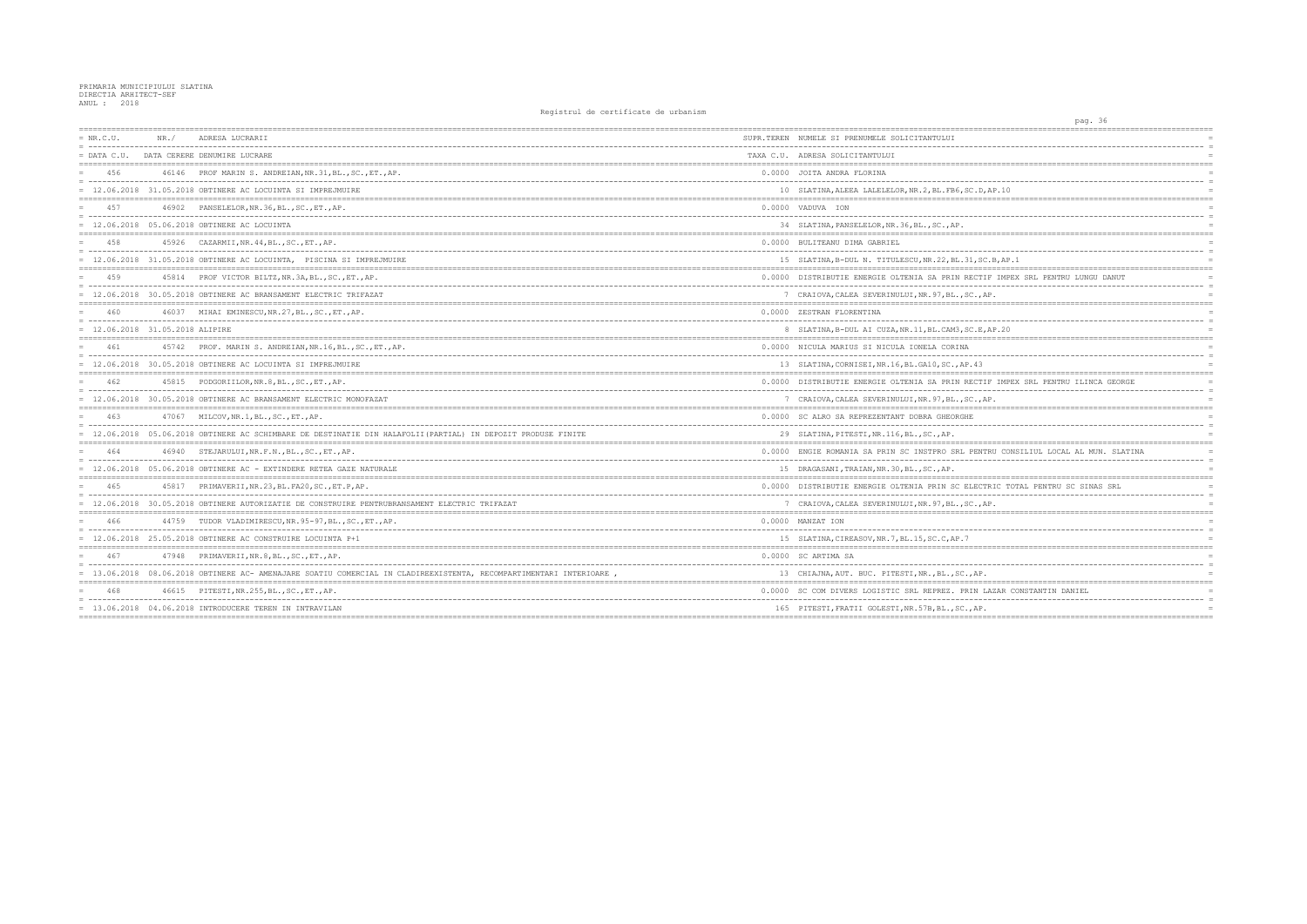| $= NR.C.U.$   | NR. / | ADRESA LUCRARII                                                                                                    | SUPR.TEREN NUMELE SI PRENUMELE SOLICITANTULUI        |
|---------------|-------|--------------------------------------------------------------------------------------------------------------------|------------------------------------------------------|
| $=$ DATA C.U. |       | DATA CERERE DENUMIRE LUCRARE                                                                                       | TAXA C.U. ADRESA SOLICITANTULUI                      |
| 469           |       | 46052 B-DUL A. I. CUZA, CAM 1-CAM3, NR. 9-11, BL., SC., ET., AP.                                                   | 0.0000 SC ELECTRIC TOTAL SRL PENTRU PETROFLORIDOR    |
|               |       | = 13.06.2018 31.05.2018 BRANSAMENT ELECTRIC MONOFAZAT, TEMPORAR CHIOSCFLORI, PETROFLORIDOR SRL                     | 7 SLATINA, OITUZ, NR. 14, BL., SC., AP.              |
| 470           |       | 47260 PITESTI, NR. 245, BL., SC., ET., AP.                                                                         | 0.0000 SC PLUS AUTO SRL REPREZ. PRIN MIRCEA LIVI     |
|               |       | 13.06.2018  06.06.2018 OBTINERE AC- HALA PARTER - TINICHIGERIE SIVOPSITORIE                                        | 50 MALU MARE, CARACAL, NR. 254, BL., SC., AP.        |
| 471           |       | 46477 PITESTI, NR.110-112                                                                                          | 0.0000 SC NICO STIL SRL                              |
|               |       | = 13.06.2018 04.06.2018 OBTINERE AC- IMPREJMUIRE SI REAMENAJARE ACCES                                              | 15 SLATINA, NICOLAE TITULESCU, NR. 2C, BL., SC.A, A  |
| 472           |       | 46633 TARLA 43/2                                                                                                   | 0.0000 SC PIRELLI TYRES ROMANIA SRL REPREZENTANT     |
|               |       | = 13.06.2018 04.06.2018 INTRODUCERE TEREN IN INTRAVILAN SI STABILIRE ZONAFUNCTIONALA INDUSTRIALA                   | 719 BUCURESTI, ALEEA BUCHETULUI, NR.2, BL., SC.2, A  |
| 473           |       | 46937 AGRICULTORULUI, NR. 36, BL., SC., ET., AP.                                                                   | 0.0000 ENGIE ROMANIA SA PRIN SC INSTPRO SRL PENTR    |
|               |       | = 13.06.2018 05.06.2018 OBTINERE AUTORIZATIE DE CONSTRUIRE PENTRUBRANSAMENT GAZE NATURALE PRESIUNE REDUSA          | 7 DRAGASANI, TRAIAN, NR. 30, BL., SC., AP.           |
|               |       | 46378 MANASTIRII, NR. 148, BL., SC., ET., AP.                                                                      | 0.0000 ENGIE ROMANIA SA PRIN SC INSTPRO SRL PENTR    |
|               |       | = 13.06.2018 04.04.2018 OBTINERE AC- BRANSAMENT GAZE NATURALE PRESIUNEREDUSA                                       | 7 DRAGASANI, TRAIAN, NR. 30, BL., SC., AP.           |
| 475           |       | 47584 DRAGANESTI-OLT, NR. 11, BL., SC., ET., AP.                                                                   | 0.0000 CONSILIUL LOCAL SLATINA PENTRU GRADINITA C    |
|               |       | = 13.06.2018 07.06.2018 OBTINERE AC- EXTINDERE CORP CLADIRE EXISTENTA CU 2SALI DE CLASA                            | 0 SLATINA, MIHAIL KOGALNICEANU, NR. 1, BL., SC., A   |
| 476           |       | 48415 FRATII BUZESTI, NR. 6, BL., SC., ET., AP.                                                                    | 0.0000 CONSILIUL LOCAL SLATINA PENTRU DIRECTIA DE    |
|               |       | 14.06.2018 11.06.2018 OBTINERE AC- REABILITARE SI MODERNIZARE SEDIULDIRECTIEI DE PROTECTIE SI ASISTENTA SOCIALA    | 0 SLATINA, FRATII BUZESTI, NR. 6, BL., SC., AP.      |
| 477           |       | 49155 LACULUI, NR.F.N., BL., SC., ET., AP.                                                                         | 0.0000 DOROBANTU ION, DOROBANTU ELENA, DOROBANTU     |
|               |       | $= 14.06.2018$ 13.06.2018 DEZMEMBRARE TEREN SI VANZARE                                                             | 30 BUCURESTI, TURDA, NR. 119, BL. 6, SC. A, AP. 18   |
| 478           |       | 48352 B-DUL A.I. CUZA, NR. 35, BL. 2, SC. B, ET., AP.                                                              | 0.0000 MARINESCU GHEORGHE MARINESCU FLOAREA          |
|               |       | = 14.06.2018 11.06.2018 CONCESIONARE TEREN                                                                         | 7 SLATINA, ALEEA LALELELOR, NR. 1, BL. FB7, SC. C, A |
| 479           |       | 48305 PITESTI, NR. 116, BL., SC., ET., AP.                                                                         | 0.0000 SC ALRO SA REPREZENTANT DOBRA GHEORGHE        |
|               |       | = 14.06.2018 11.06.2018 OBTINERE AC AMENAJARI CLADIRI EXISTENTE, C295 SIC296, CU SCHIMBARE DE DESTINATIE IN REMIZA | 17 SLATINA, PITESTI, NR. 116, BL., SC., AP.          |
| 480           |       | 47333 CRISAN, NR. 2, BL. 24A, SC., ET., AP.                                                                        | 0.0000 DISTRIBUTIE ENERGIE OLTENIA S.A PRIN SC EX    |
|               |       | = 14.06.2018 06.06.2018 OBTINERE AC DEVIERE LES 0,4 KV SI REAMPLASAREFIRIDA BL. 24A                                | 7 CRAIOVA, B-DUL DACIA, NR.58, BL., SC., AP.         |
| 481           |       | 47473 POENII, NR. 21L, BL., SC., ET., AP.                                                                          | 0.0000 DISTRIBUTIE ENERGIE OLTENIA SA PRIN SC REC    |
|               |       | = 14.06.2018 06.06.2018 BRANSAMENT ELECTRIC                                                                        | 7 CRAIOVA, CALEA SEVERINULUI, NR. 97, BL., SC., AP   |
|               |       |                                                                                                                    |                                                      |

| pag. 37                                                    |                 |
|------------------------------------------------------------|-----------------|
|                                                            |                 |
|                                                            | $=$             |
|                                                            |                 |
| DOR SRL                                                    |                 |
|                                                            | $=$             |
|                                                            | $=$             |
|                                                            |                 |
| IVIU                                                       | $=$<br>$\equiv$ |
|                                                            | $=$             |
|                                                            |                 |
|                                                            | $=$<br>$\equiv$ |
| A,AP.2                                                     |                 |
|                                                            |                 |
| NT NEAGU CRISTIAN                                          | $=$             |
| 2,AP.72                                                    | $=$<br>$=$      |
|                                                            |                 |
| NTRU PITURU MARIUS ELIAN                                   | $=$             |
|                                                            | $=$             |
|                                                            |                 |
| NTRU BARBONI PAOLO ROBERTO                                 |                 |
|                                                            | $=$             |
|                                                            |                 |
| A CU PROGRAM PRELUNGIT NR.8                                | $=$             |
| ---------                                                  | $\equiv$        |
| ., $AP$ .                                                  | $=$             |
| $=$<br>======<br>DE PROTECTIE SI ASISTENTA SOCIALA SLATINA | $=$<br>$=$      |
|                                                            | $\equiv$        |
|                                                            | $=$             |
| NTU VALENTIN, DOROBANTU PETRU SILVIU                       | $=$             |
|                                                            | $=$             |
|                                                            |                 |
|                                                            |                 |
|                                                            | $=$<br>$\equiv$ |
| C,AP.10                                                    | $=$             |
|                                                            | $=$             |
|                                                            | $=$<br>$=$      |
|                                                            | $=$             |
|                                                            |                 |
| EXPERT PRO SRL                                             |                 |
|                                                            | $=$<br>$=$      |
|                                                            |                 |
| RECTIF IMPEX SRL P.T VOINIC MELANIA LUCIANA                | $=$             |
| __________<br>, $AP$ .                                     | $=$<br>$=$      |
|                                                            |                 |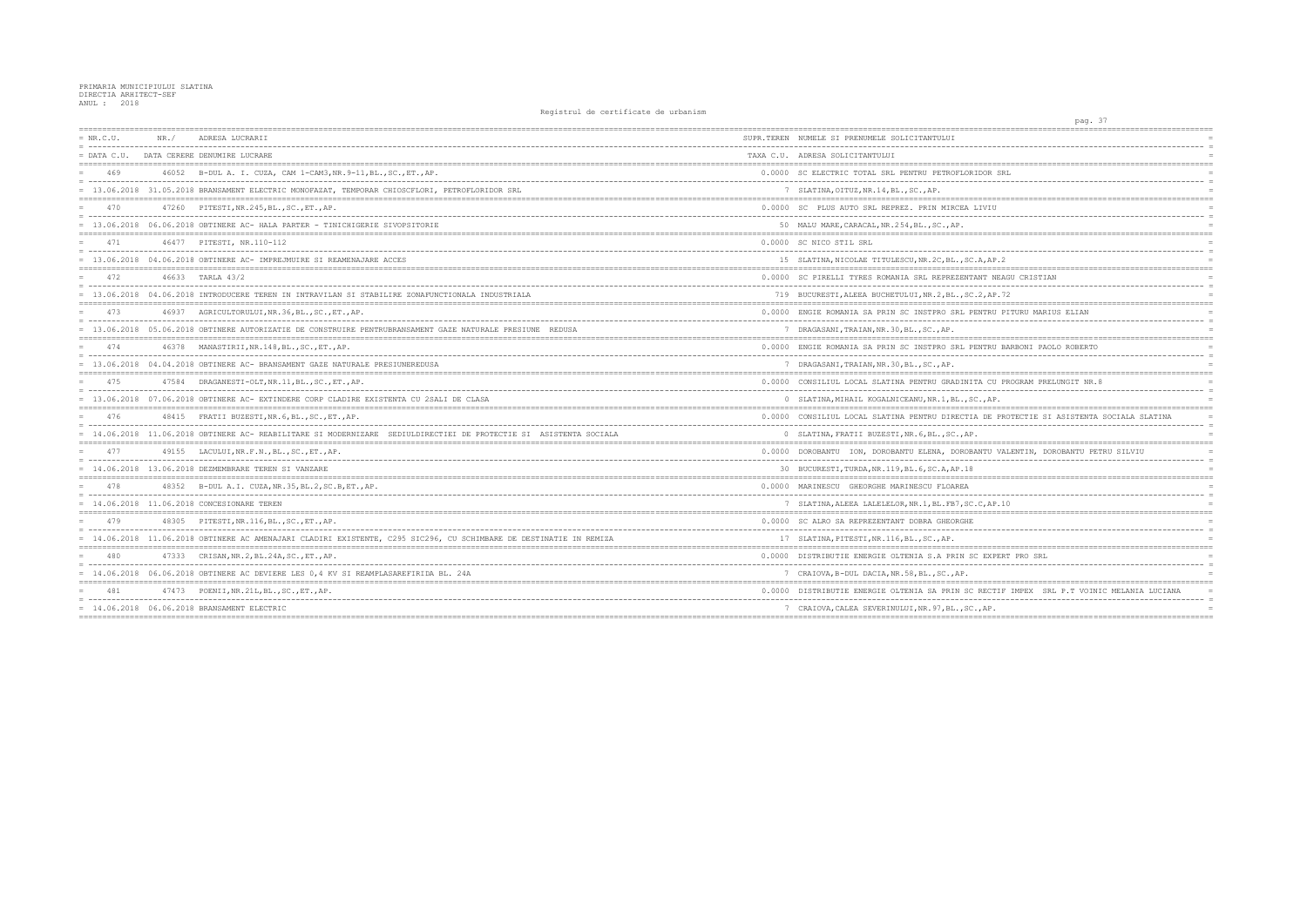| $= NR.C.U.$ | NR. / | ADRESA LUCRARII                                                                                     | SUPR.TEREN NUMELE SI PRENUMELE SOLICITANTULUI          |
|-------------|-------|-----------------------------------------------------------------------------------------------------|--------------------------------------------------------|
|             |       | = DATA C.U. DATA CERERE DENUMIRE LUCRARE                                                            | TAXA C.U. ADRESA SOLICITANTULUI                        |
| 482         |       | 48728 B-DUL A.I. CUZA, NR. 9, BL., SC., ET., AP.                                                    | 0.0000 SC DINAMIC PRODCOM SRL REPREZ. PRIN MIREA       |
|             |       | $= 14.06.2018$ 12.06.2018 OBNTINERE AC-AMENAJARE BIROU                                              | 10 CRAMPOAIA, PRINCIPALA, NR. 101, BL., SC., AP.       |
| 483         |       | 46938 PROF. MARIN S. ANDREIAN, NR. 18, BL., SC., ET., AP.                                           | 0.0000 ENGIE ROMANIA SA PRIN SC INSTPRO SRL PENTF      |
|             |       | 14.06.2018 05.06.2018 OBTINERE AC- BRANSAMENT GAZE NATURALE PRESIUNEREDUSA                          | 7 DRAGASANI, TRAIAN, NR. 30, BL., SC., AP.             |
| 484         |       | 46935 AGRICULTORULUI, NR. 68A, BL., SC., ET., AP.                                                   | 0.0000 ENGIE ROMANIA SA PRIN SC INSTPRO SRL PENTF      |
|             |       | = 14.06.2018 05.06.2018 OBTINERE AC- BRANSAMENT GAZE NATURALE PRESIUNEREDUSA                        | 7 DRAGASANI, TRAIAN, NR. 30, BL., SC., AP.             |
| 485         |       | 46928 AGRICULTORULUI, NR. 68, BL., SC., ET., AP.                                                    | 0.0000 ENGIE ROMANIA SA PRIN SC INSTPRO SRL PENTF      |
|             |       | = 14.06.2018 05.06.2018 EXTINDERE RETEA SI BRANSAMENT GAZE NATURALE                                 | 7 DRAGASANI, TRAIAN, NR. 30, BL., SC., AP.             |
| 486         |       | 48906 ALEEA TINERETULUI, NR. 8, BL., SC., ET., AP.                                                  | 0.0000 GRECU RUXANDRA                                  |
|             |       | $= 15.06.2018 12.06.2018$ VANZARE TEREN                                                             | 13 SLATINA, PRIMAVERII, NR. 24, BL. CAM5, SC. 1, AP. 1 |
| 487         |       | 49375 PROF. MIRCEA BOTEZ                                                                            | 0.0000 GUINEA ANA MARIA                                |
|             |       | $= 15.06.2018$ 13.06.2018 UZ SI SERVITUTE- CONVENTIE CIVILA                                         | 8 SLATINA, PITESTI, NR.5A, BL., SC., AP.               |
| 488         |       | 48726 CUZA VODA, AP.16,17,18,19,NR.19,BL.19,SC.C,ET.4,AP.                                           | 0.0000 AVRENTIE CONSTANTIN, BLAGA TITU, SMEDESCU       |
|             |       | = 15.06.2018 12.06.2018 OBTINERE AC- SARPANTA                                                       | 10 SLATINA, CUZA VODA, NR.19, BL.19, SC.C, AP.         |
| 489         |       | 48888 ALEEA TINERETULUI, NR. 8, BL., SC., ET., AP.                                                  | 0.0000 STREJESCU VASILE                                |
|             |       | = 15.06.2018 12.06.2018 VANZARE TEREN                                                               | 10 BUCURESTI, B-DUL BUCURESTII NOI, NR.50A, BL.A       |
| 490         |       | 48894 PITESTI, T 13, P 37/1/1, NR. FN, BL., SC., ET., AP.                                           | 0.0000 SC EXOPAN PROD SRL REPREZENTANT MINDROC MI      |
|             |       | = 15.06.2018 12.06.2018 VANZARE TEREN                                                               | 35 SLATINA, ACAD. PETRE S. AURELIAN, NR. 29B, BL.      |
| 491         |       | 48270 TUDOR VLADIMIRESCU, NR.52, BL., SC., ET., AP.                                                 | 0.0000 MARINACHE FLORINEL                              |
|             |       | = 15.06.2018 11.06.2018 OBTINERE AUTORIZATIE DE CONSTRUIRE PENTRU LOCUINTAP+1 SI IMPREJMUIRE        | 20 SLATINA, ANDREI, NR. 15, BL., SC., AP.              |
| 492         |       | 48042 ACAD. PETRE S. AURELIAN, NR. 22, BL., SC., ET., AP.                                           | 0.0000 BUZATA TATIANA                                  |
|             |       | = 15.06.2018 08.06.2018 DEZMEMBRARE TEREN                                                           | 15 SLATINA, ACAD. PETRE S. AURELIAN, NR. 22, BL.,      |
| 493         |       | 48516 PANSELELOR, NR. 44, BL., SC., ET., AP.                                                        | 0.0000 SIMIONESCU AURELIAN OVIDIU                      |
|             |       | = 19.06.2018 11.06.2018 OBTINERE AUTORIZATIE DE CONSTRUIRE PENTRUAMENAJARE PARCARE BETONATA PRIVATA | 30 SLATINA, JIANU, NR. 3, BL., SC., AP.                |
| 494         |       | 48040 TOAMNEI, NR.19, BL., SC., ET., AP.                                                            | 0.0000 SC ANUTA I MARIAN -DAIANA SRL                   |
|             |       | = 21.06.2018 08.06.2018 EXTINDERE RETEA SI CONVENTIE DE UZ SI SERVITUTE                             | 7 PRISEACA, , NR., BL., SC., AP.                       |
|             |       |                                                                                                     |                                                        |

| ===================                                           |  |
|---------------------------------------------------------------|--|
|                                                               |  |
| $=$<br>$=$                                                    |  |
| $=$                                                           |  |
|                                                               |  |
| EA IONEL<br>$=$                                               |  |
| $=$                                                           |  |
| $=$<br>---------                                              |  |
| NTRU PARALUTA ION<br>$=$                                      |  |
| $=$                                                           |  |
| $=$                                                           |  |
| NTRU MIS IULIAN<br>$=$                                        |  |
| $=$                                                           |  |
| $=$                                                           |  |
| -----------------------<br>$=$ $=$<br>----                    |  |
| NTRU STILCONS GRUP SRL<br>$=$                                 |  |
| $=$<br>$=$                                                    |  |
|                                                               |  |
| $=$                                                           |  |
| . <u>.</u> .<br>$=$                                           |  |
| P.13<br>$=$                                                   |  |
| -----------------------------------<br>==============<br>$=$  |  |
| $=$                                                           |  |
| $=$                                                           |  |
|                                                               |  |
| CU MARIUS, IONESCU VALERIU<br>$=$                             |  |
| .<br>$=$<br>$=$                                               |  |
| =======<br>.===================================<br>========== |  |
| $=$                                                           |  |
|                                                               |  |
| $=$                                                           |  |
| L.A, SC.C, AP.10<br>$=$                                       |  |
|                                                               |  |
| MIHAIL<br>$=$<br>$=$                                          |  |
| BL., SC., AP.<br>$=$                                          |  |
|                                                               |  |
| $=$                                                           |  |
| $=$                                                           |  |
| $=$                                                           |  |
| $=$                                                           |  |
| $=$                                                           |  |
| $L$ ., SC., AP.<br>$=$                                        |  |
|                                                               |  |
| $=$<br>$=$                                                    |  |
| $=$                                                           |  |
|                                                               |  |
| $=$                                                           |  |
| ----------------------<br>$=$                                 |  |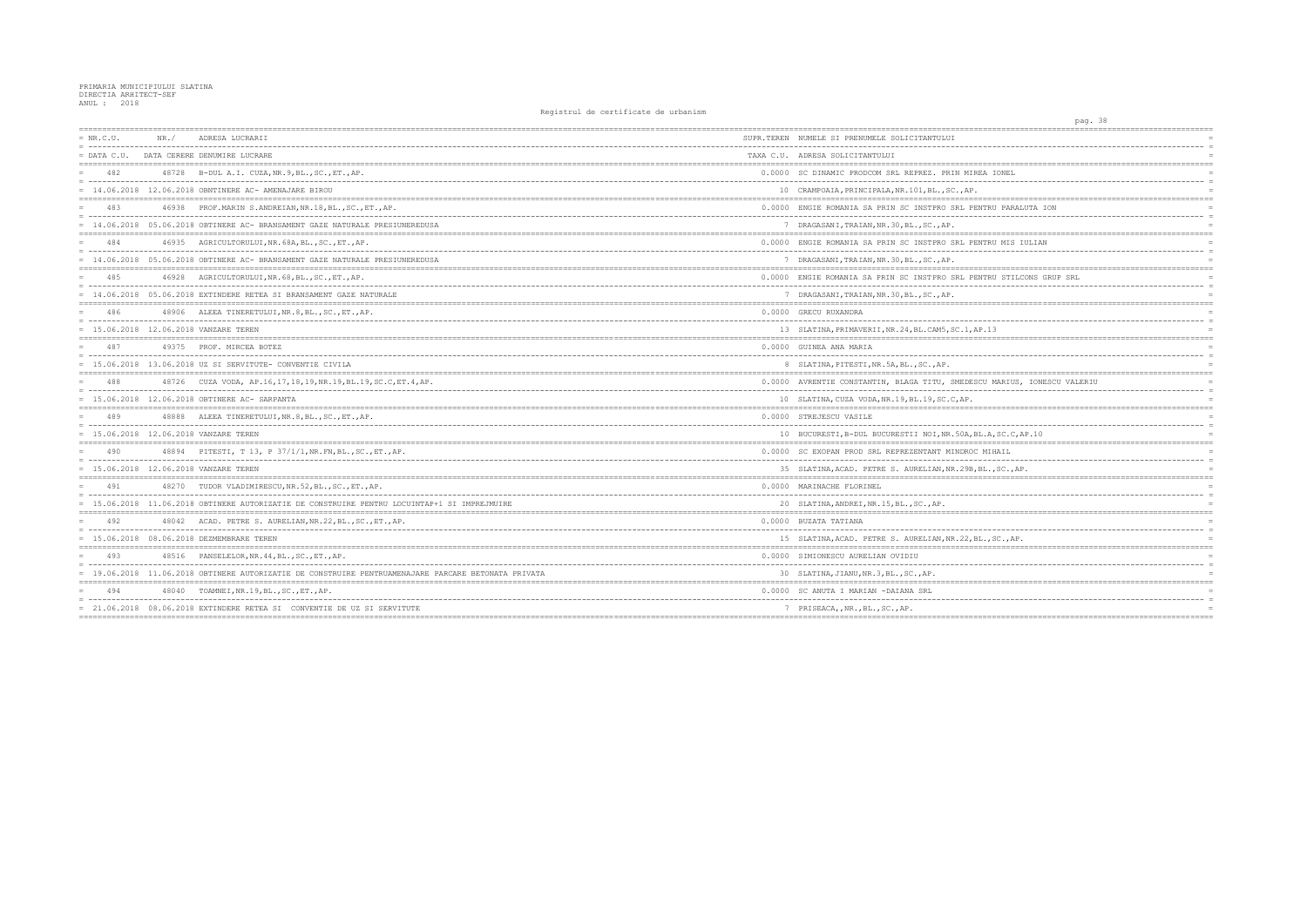| $= NR.C.U.$                         | NR. / | ADRESA LUCRARII                                                                                                   | SUPR.TEREN NUMELE SI PRENUMELE SOLICITANTULUI         |
|-------------------------------------|-------|-------------------------------------------------------------------------------------------------------------------|-------------------------------------------------------|
| $=$ DATA C.U.                       |       | DATA CERERE DENUMIRE LUCRARE                                                                                      | TAXA C.U. ADRESA SOLICITANTULUI                       |
| 495                                 |       | 48347 THEODOR BURCA, NR. 2B, BL., SC., ET., AP.                                                                   | 0.0000 SORESCU JEAN                                   |
| $= 22.06.2018 11.06.2018 INFORMARE$ |       |                                                                                                                   | 15 SLATINA, ULMULUI, NR. 8, BL., SC., AP.             |
| 496                                 |       | 48361 SALCAMULUI, NR. 9E, BL., SC., ET., AP.                                                                      | 0.0000 DISTRIBUTIE ENERGIE OLTENIA SA PRIN SC REC     |
|                                     |       | 22.06.2018 11.06.2018 BRANSAMENT ELECTRIC                                                                         | 7 CRAIOVA, CALEA SEVERINULUI, NR. 97, BL., SC., AP    |
| 497                                 |       | 50328 GRADISTE, NR. 114, BL., SC., ET., AP.                                                                       | 0.0000 ENGIE ROMANIA SA PRIN SC INSTPRO SRL PENTR     |
|                                     |       | = 22.06.2018 15.06.2018 OBTINERE AC- BRANSAMENT GAZE NATURALE PRESIUNEREDUSA                                      | 7 DRAGASANI, TRAIAN, NR. 30, BL., SC., AP.            |
| 498                                 |       | 50783 MANASTIRII, NR. 75, BL., SC., ET., AP.                                                                      | 0.0000 PREDESCU-STANESCU IULIA-SORINA                 |
|                                     |       | = 22.06.2018 18.06.2018 OBTINERE AUTORIZATIE DE CONSTRUIRE PENTRU LOCUINTAS+P+M, ANEXA SI IMPREJMUIRE             | 37 BUCURESTI, B-DUL MIRCEA VODA, NR. 36, BL. M6, SC   |
| 499                                 |       | 50780 MIHAIL KOGALNICEANU, NR. 7, BL., SC., ET., AP.                                                              | 0.0000 CIUTAC FILIP                                   |
|                                     |       | 22.06.2018 18.06.2018 OBTINERE AUTORIZATIE DE CONSTRUIRE PENTRUREABILITARE CONSTRUCTIE LOCUINTA SI AUTORIZATIE DE | 15 SLATINA, TOAMNEI, NR.14, BL.5, SC.B, AP.3          |
| 500                                 |       | 50000 ECATERINA TEODOROIU, AP.19,20,21, NR.4, BL.V19, SC.A, ET., AP.                                              | 0.0000 MARINEL CONSTANTIN, TALVAN MARIA, GIURA CO     |
|                                     |       | = 22.06.2018 14.06.2018 OBTINERE AC- SARPANTA                                                                     | 10 SLATINA, ECATERINA TEODOROIU, NR. 4, BL. V19, SC   |
| 501                                 |       | 51658 SALCAMULUI, NR.56, BL., SC., ET., AP.                                                                       | 0.0000 VADUVA CATALIN                                 |
|                                     |       | = 26.06.2018 20.06.2018 OBTINERE AC LOCUINTA                                                                      | 8 SLATINA, SALCAMULUI, NR. 1, BL., SC., AP.           |
| 502                                 |       | 49270 CRISAN, NR. 31G, BL., SC., ET., AP.                                                                         | 0.0000 SC DELTA ALUMINIU SRL KARASU SELCUK            |
|                                     |       | = 26.06.2018 13.06.2018 OBTINERE AC - AMENAJARE HALA PRODUCTIE SIAMPLASARE PRESE EXTRUDARE                        | 45 SLATINA, EC. TEODOROIU, NR. 4, BL. V21, SC. A, AP. |
| 503                                 |       | 51285 MILCOV, NR. 1, BL., SC., ET., AP.                                                                           | 0.0000 SC ALRO SA REPREZENTANT DOBRA GHEORGHE         |
|                                     |       | 26.06.2018 19.06.2018 OBTINERE AC AMENAJARE DRUM ACCES                                                            | 13 SLATINA, PITESTI, NR. 116, BL., SC., AP.           |
| 504                                 |       | 49982 VARIANTA OITUZ.NR.31 A.BLSCETAP.                                                                            | 0.0000 COSTACHE ECATERINA ADY                         |
|                                     |       | = 26.06.2018 14.06.2018 OBTINERE AUTORIZATIE DE CONSTRUIRE PENTRUIMPREJMUIRE TEREN                                | 27 SLATINA, VARIANTA OITUZ, NR. 31 A, BL., SC., AP.   |
| 505                                 |       | 51054 EUGEN IONESCU, NR. 8, BL. C2ABC, SC. B, ET., AP. 4                                                          | 0.0000 NITULESCU MARIAN, NITULESCU ELISABETA          |
|                                     |       | = 26.06.2018 19.06.2018 OBTINERE AC- BALCON                                                                       | 7 STREJESTI, STREJESTI DE SUS, NR., BL., SC., AP.     |
| 506                                 |       | 51129 NICOLAE IORGA, NR. 46, BL., SC., ET., AP.                                                                   | 0.0000 KAUFLAND ROMANIA SOCIETATE IN COMANDITA SI     |
|                                     |       | $= 26.06.2018$ 19.06.2018 OBTINERE AC- INLOCUIRE CONTAINER                                                        | 137 DR. TR. SEVERIN, NICOLAE GRIGORESCU, NR. 32, B    |
| 507                                 |       | 51441 SALCAMULUI, NR. 4A, BL., SC., ET., AP.                                                                      | 0.0000 CAPATINA MARIUS VALENTIN                       |
|                                     |       | $= 26.06.2018 20.06.2018 UZ SI$ SERVITUTE                                                                         | 13 SLATINA, CUZA VODA, NR. 26, BL. 26, SC. A, AP. 8   |
|                                     |       |                                                                                                                   |                                                       |

| pag. 39                                          |                      |
|--------------------------------------------------|----------------------|
|                                                  |                      |
|                                                  | $\equiv$             |
|                                                  |                      |
|                                                  | $\equiv$             |
|                                                  | $\equiv$             |
|                                                  |                      |
|                                                  |                      |
| RECTIF IMPEX SRL P.T STOICHICESCU DANIELA<br>$-$ | $\overline{a}$       |
| AP.                                              | $=$                  |
|                                                  |                      |
| VTRU VELEA IOANA VASILICA                        | $\equiv$<br>$\equiv$ |
|                                                  | $\equiv$             |
|                                                  |                      |
|                                                  | $\equiv$             |
| SC.2, AP.35                                      |                      |
|                                                  |                      |
|                                                  |                      |
|                                                  | $\equiv$             |
|                                                  |                      |
| CONSTANTIN                                       |                      |
| $-$<br>.<br>SC.A, AP.19                          | $\equiv$             |
|                                                  | $=$                  |
|                                                  |                      |
|                                                  | $\equiv$             |
|                                                  |                      |
|                                                  | $\equiv$             |
| AP.23                                            | $\equiv$             |
| =========<br>----------------------------        |                      |
|                                                  |                      |
|                                                  | $\equiv$             |
|                                                  |                      |
|                                                  |                      |
|                                                  | $\equiv$             |
| ĄР.                                              |                      |
|                                                  |                      |
|                                                  | $\equiv$             |
| ÀР.                                              |                      |
| SIMPLA REPREZ. PRIN TALOI IONUT MARIAN           |                      |
| .<br>.                                           | $\overline{a}$       |
| 2,BL.,SC.,AP.                                    |                      |
|                                                  |                      |
|                                                  |                      |
|                                                  | $=$                  |
|                                                  |                      |